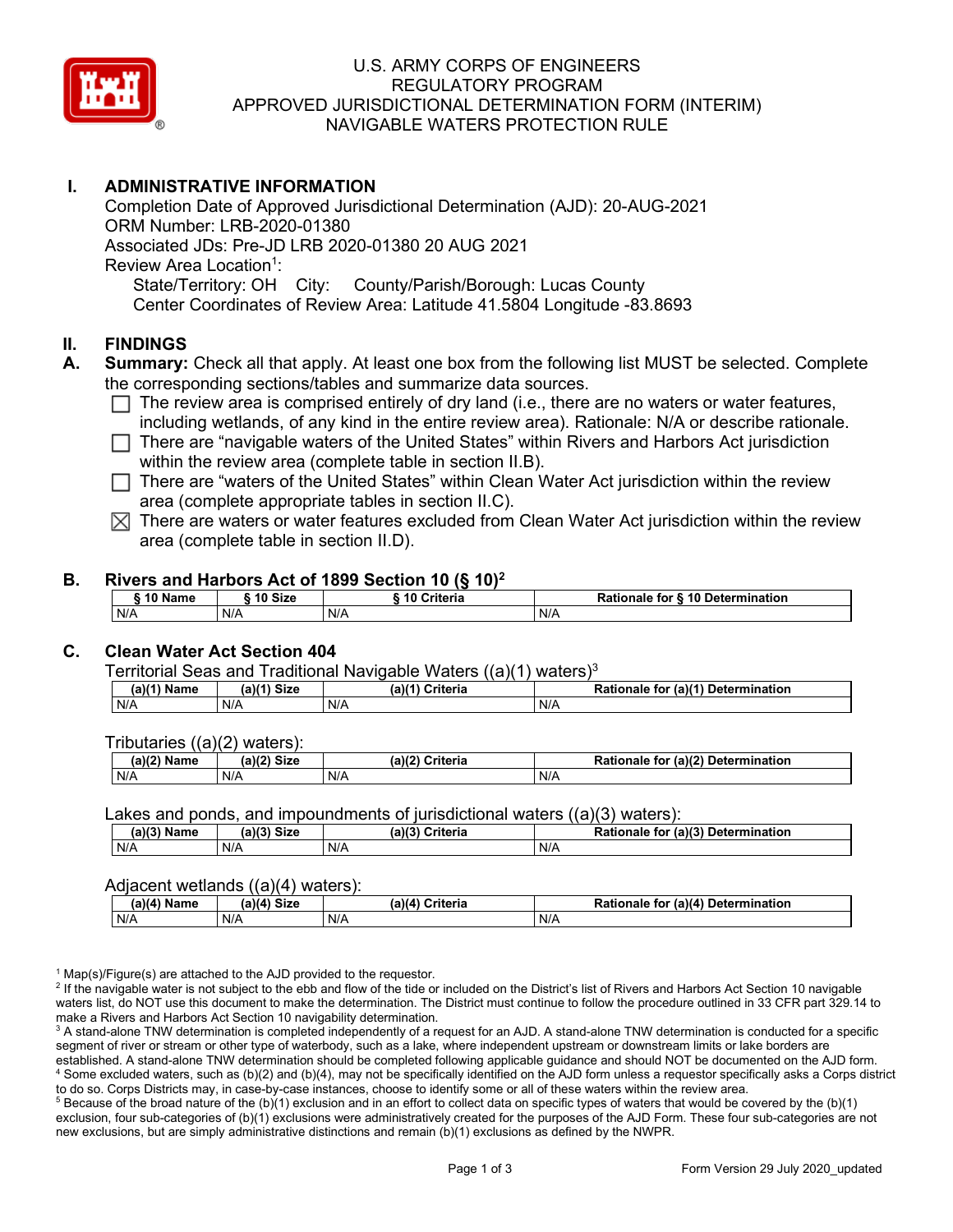

#### U.S. ARMY CORPS OF ENGINEERS REGULATORY PROGRAM APPROVED JURISDICTIONAL DETERMINATION FORM (INTERIM) NAVIGABLE WATERS PROTECTION RULE

# **D. Excluded Waters or Features**

Excluded waters  $((b)(1) - (b)(12))^4$ :

| <b>Exclusion Name</b> | <b>Exclusion Size</b> | Exclusion <sup>5</sup>           | <b>Rationale for Exclusion Determination</b>   |
|-----------------------|-----------------------|----------------------------------|------------------------------------------------|
| Pond 1                | $0.32$ acres          | (b)(8) Artificial lake/pond      | This feature is artificially created sometime  |
|                       |                       | constructed or excavated in      | between 1994 and 2003 at the edge of           |
|                       |                       | upland or a non-jurisdictional   | wooded and agricultural area and appears       |
|                       |                       | water, so long as the artificial | to have been excavated in uplands. During      |
|                       |                       | lake or pond is not an           | the site visit there was no evidence this      |
|                       |                       | impoundment of a                 | feature was constructed in jurisdictional      |
|                       |                       | jurisdictional water that        | waters. It was surrounded by uplands and       |
|                       |                       | meets $(c)(6)$                   | there were no observed channels flowing        |
|                       |                       |                                  | out of this feature. Furthermore, this feature |
|                       |                       |                                  | does not appear on the USGS Quads and          |
|                       |                       |                                  | there is no evidence on the USGS mapping       |
|                       |                       |                                  | that the pone was excavated in a stream        |
|                       |                       |                                  | channel. Based on site observations the        |
|                       |                       |                                  | nearest a(1-3) waters would not flood this     |
|                       |                       |                                  | feature at least once during a typical year.   |
|                       |                       |                                  | The nearest evidence of typical year flow      |
|                       |                       |                                  | (i.e. debris, leaf wracking) is located        |
|                       |                       |                                  | approximately 70 feet to the west/southwest    |
|                       |                       |                                  | feet of Stream 1. Based on the above, it has   |
|                       |                       |                                  | been determined that this feature is an        |
|                       |                       |                                  | excluded b(8) water.                           |

## **III. SUPPORTING INFORMATION**

- **A. Select/enter all resources** that were used to aid in this determination and attach data/maps to this document and/or references/citations in the administrative record, as appropriate.
	- **X** Information submitted by, or on behalf of, the applicant/consultant: Oak Openings Expansion Site, Swanton, Lucas County, Ohio – October 5, 2020.*).*
		- This information *(is/is not/is and is not)* sufficient for purposes of this AJD.
		- Rationale: *N/A or describe rationale for insufficiency (including partial insufficiency).*
	- **\_\_\_** Data sheets prepared by the Corps: *Title(s) and/or date(s).*
	- **\_\_\_** Photographs: *(NA, aerial, other, aerial and other) Title(s) and/or date(s).*
	- **X** Corps Site visit(s) conducted on *24 June 2021*
	- **X** Previous Jurisdictional Determinations (AJDs or PJDs): *Pre-JD LRB 2020-01380* **\_\_\_** Antecedent Precipitation Tool: *provide detailed discussion in Section III.B.*
	- **X** USDA NRCS Soil Survey: *NRCS Web Soil Survey*
	- **X** USFWS NWI maps: *NWI Whitehouse Ohio*
	- **X** USGS topographic maps: *Title(s) and/or date(s). Whitehouse Ohio Quad 1911 1:62500,*

 $1$  Map(s)/Figure(s) are attached to the AJD provided to the requestor.

<sup>&</sup>lt;sup>2</sup> If the navigable water is not subject to the ebb and flow of the tide or included on the District's list of Rivers and Harbors Act Section 10 navigable waters list, do NOT use this document to make the determination. The District must continue to follow the procedure outlined in 33 CFR part 329.14 to make a Rivers and Harbors Act Section 10 navigability determination.

<sup>&</sup>lt;sup>3</sup> A stand-alone TNW determination is completed independently of a request for an AJD. A stand-alone TNW determination is conducted for a specific segment of river or stream or other type of waterbody, such as a lake, where independent upstream or downstream limits or lake borders are established. A stand-alone TNW determination should be completed following applicable guidance and should NOT be documented on the AJD form. <sup>4</sup> Some excluded waters, such as (b)(2) and (b)(4), may not be specifically identified on the AJD form unless a requestor specifically asks a Corps district to do so. Corps Districts may, in case-by-case instances, choose to identify some or all of these waters within the review area.

 $5$  Because of the broad nature of the (b)(1) exclusion and in an effort to collect data on specific types of waters that would be covered by the (b)(1) exclusion, four sub-categories of (b)(1) exclusions were administratively created for the purposes of the AJD Form. These four sub-categories are not new exclusions, but are simply administrative distinctions and remain (b)(1) exclusions as defined by the NWPR.